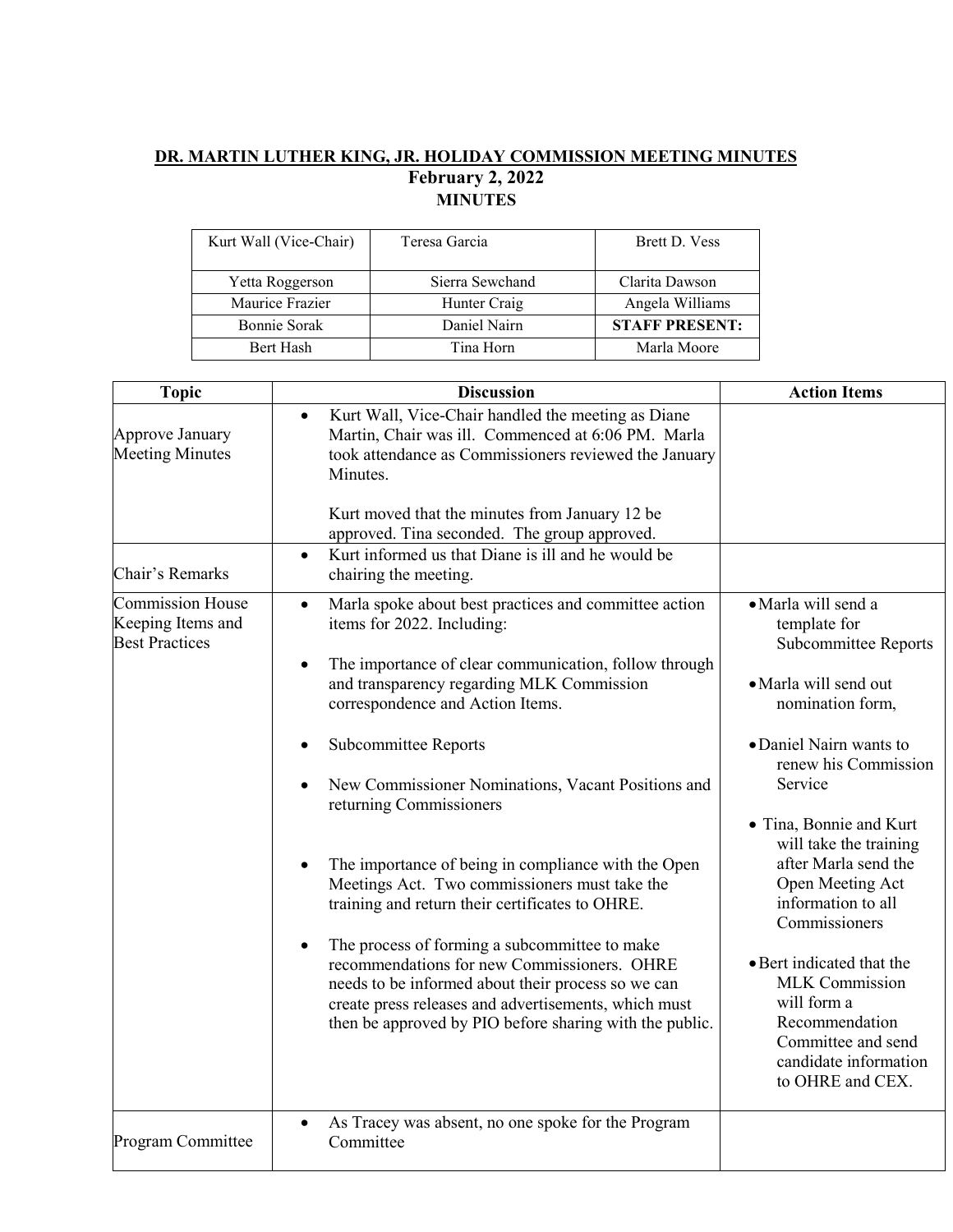| Day of Service          | Bert Hash submitted his report. Given the fact that we<br>had a snow storm, the Howard County Food Bank<br>rescheduled the event to January 19th from 12 pm to 7<br>pm. They received 2100 pounds. Bert picked up 250<br>pounds from Giant Grocery Store in Clarksville for a<br>total of 2350 pounds. In addition, they received from<br>the MLK Online Link pledges totaling \$2,003 from 21<br>donors. This MLK Online link will remain active. |                                                                                                      |
|-------------------------|----------------------------------------------------------------------------------------------------------------------------------------------------------------------------------------------------------------------------------------------------------------------------------------------------------------------------------------------------------------------------------------------------------------------------------------------------|------------------------------------------------------------------------------------------------------|
|                         | The High School Food Drive competition distributed<br>over 2500 pounds of food to the Howard County Food<br>Bank. The winner of the completion was Reservoir Hill<br>High School                                                                                                                                                                                                                                                                   |                                                                                                      |
|                         | HCFB received three checks totaling \$13,300 from<br>Alpha Kappa Alpha Sorority, Inc. Iota Lambda Omega<br>Chapter, The Links, Inc., Columbia Md. Chapter, and<br>the Waring Mitchell Law Society.                                                                                                                                                                                                                                                 |                                                                                                      |
|                         | The Jack and Jill, Inc., Columbia Md. Chapter and the<br>$\bullet$<br>Waring Mitchell Law Society made contributions of<br>utensils and underwear to the Leona Dorsey Community<br>Resource Center.                                                                                                                                                                                                                                                |                                                                                                      |
|                         | Bonnie was thrilled 266 attended the Highway to<br>٠<br>Nowhere. 66 responses to the survey. Recording of<br>event is on the Youtube channel.                                                                                                                                                                                                                                                                                                      |                                                                                                      |
|                         | Bert said that over 100 people came and gave positive<br>responses about the other virtual offerings.                                                                                                                                                                                                                                                                                                                                              |                                                                                                      |
| <b>Essay Contest</b>    | Clarita stated that she and Chalise have not had a chance<br>٠<br>to talk but there will be new strategies for next years.<br>They have new strategies to implement for next year.<br>She wants to continue as Chair of her sub-committee<br>next year.<br>Around 14 or 15 from Middle School and 12 or 13<br>$\bullet$<br>entrants from High School.                                                                                              | ٠                                                                                                    |
| <b>Poster Committee</b> | Brett has a short report but stated that all the winners<br>$\bullet$<br>showed up at the Awards. Five high school students<br>were judges. He felt that he could have done more to get<br>out the words. He needs a letterhead to the judges to<br>thank them for their participation.<br>Teresa will continue to promote the contest information<br>$\bullet$<br>within the school system next year.                                             | • Marla will reach out to<br>Brett to get a letter to<br>the High School<br>Judges thanking<br>them. |
| <b>Oratory Contest</b>  | • Daniel said that he and Maurice tried their best to get<br>word out but wants to touch up more on oratory<br>contest. They tried to contact with each other, it was<br>hard for them to connect. He thinks that everyone has<br>done a stand-up job of getting in touch with each<br>other.                                                                                                                                                      |                                                                                                      |